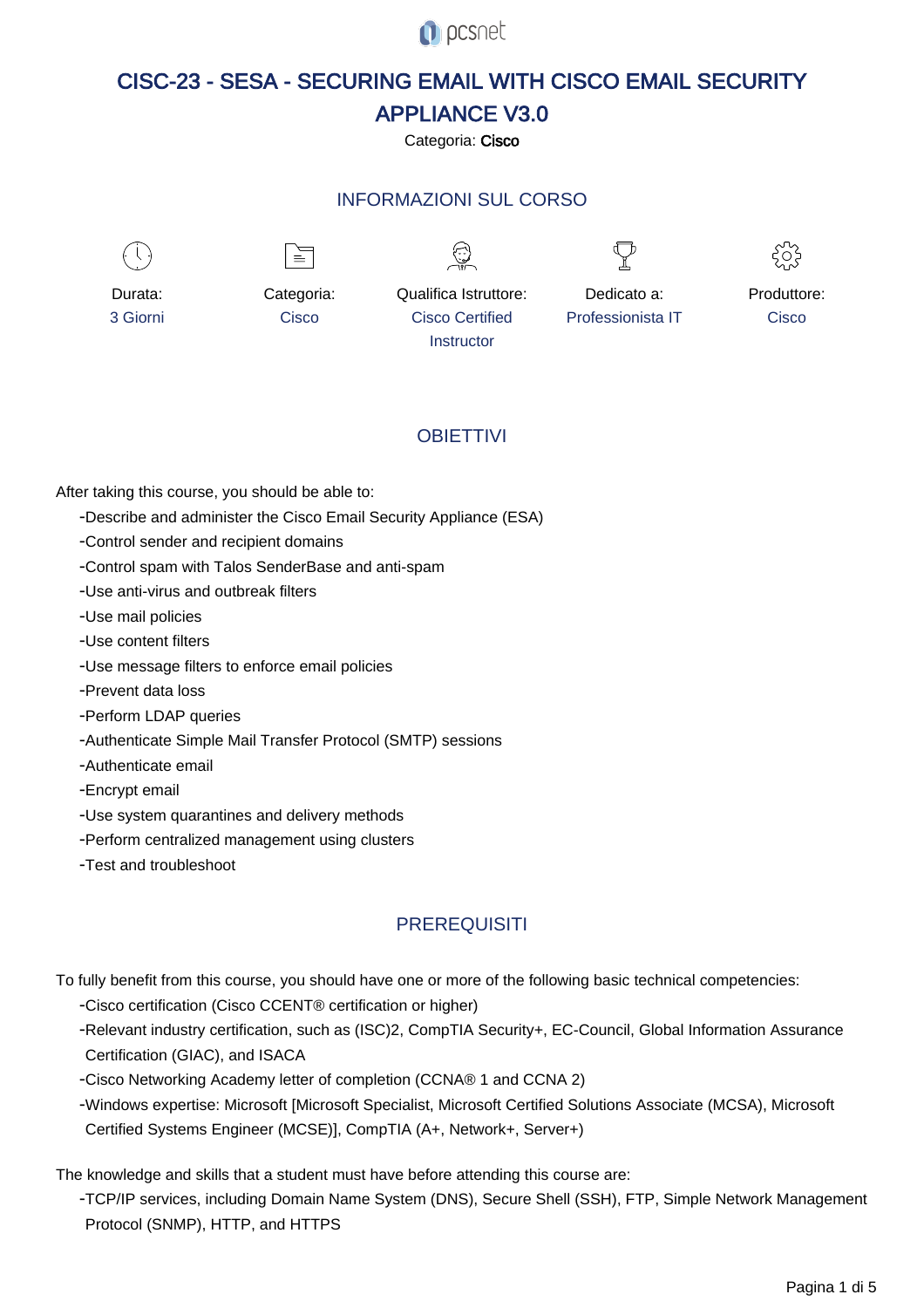

## **CONTENUTI**

## Describing the Cisco Email Security Appliance

- Cisco Email Security Appliance Overview
- Technology Use Case
- Cisco Email Security Appliance Data Sheet
- SMTP Overview
- Email Pipeline Overview
- Installation Scenarios
- Initial Cisco Email Security Appliance Configuration
- Centralizing Services on a Cisco Content Security Management Appliance (SMA)
- Release Notes for AsyncOS 11.x

## Administering the Cisco Email Security Appliance

- Distributing Administrative Tasks
- System Administration
- Managing and Monitoring Using the Command Line Interface (CLI)
- Other Tasks in the GUI
- Advanced Network Configuration
- Using Email Security Monitor
- Tracking Messages
- Logging

## Controlling Sender and Recipient Domains

- Public and Private Listeners
- Configuring the Gateway to Receive Email
- Host Access Table Overview
- Recipient Access Table Overview
- Configuring Routing and Delivery Features

## Controlling Spam with Talos SenderBase and Anti-Spam

- SenderBase Overview
- Anti-Spam
- Managing Graymail
- Protecting Against Malicious or Undesirable URLs
- File Reputation Filtering and File Analysis
- Bounce Verification

## Using Anti-Virus and Outbreak Filters

- Anti-Virus Scanning Overview
- Sophos Anti-Virus Filtering
- McAfee Anti-Virus Filtering
- Configuring the Appliance to Scan for Viruses
- Outbreak Filters
- How the Outbreak Filters Feature Works
- Managing Outbreak Filters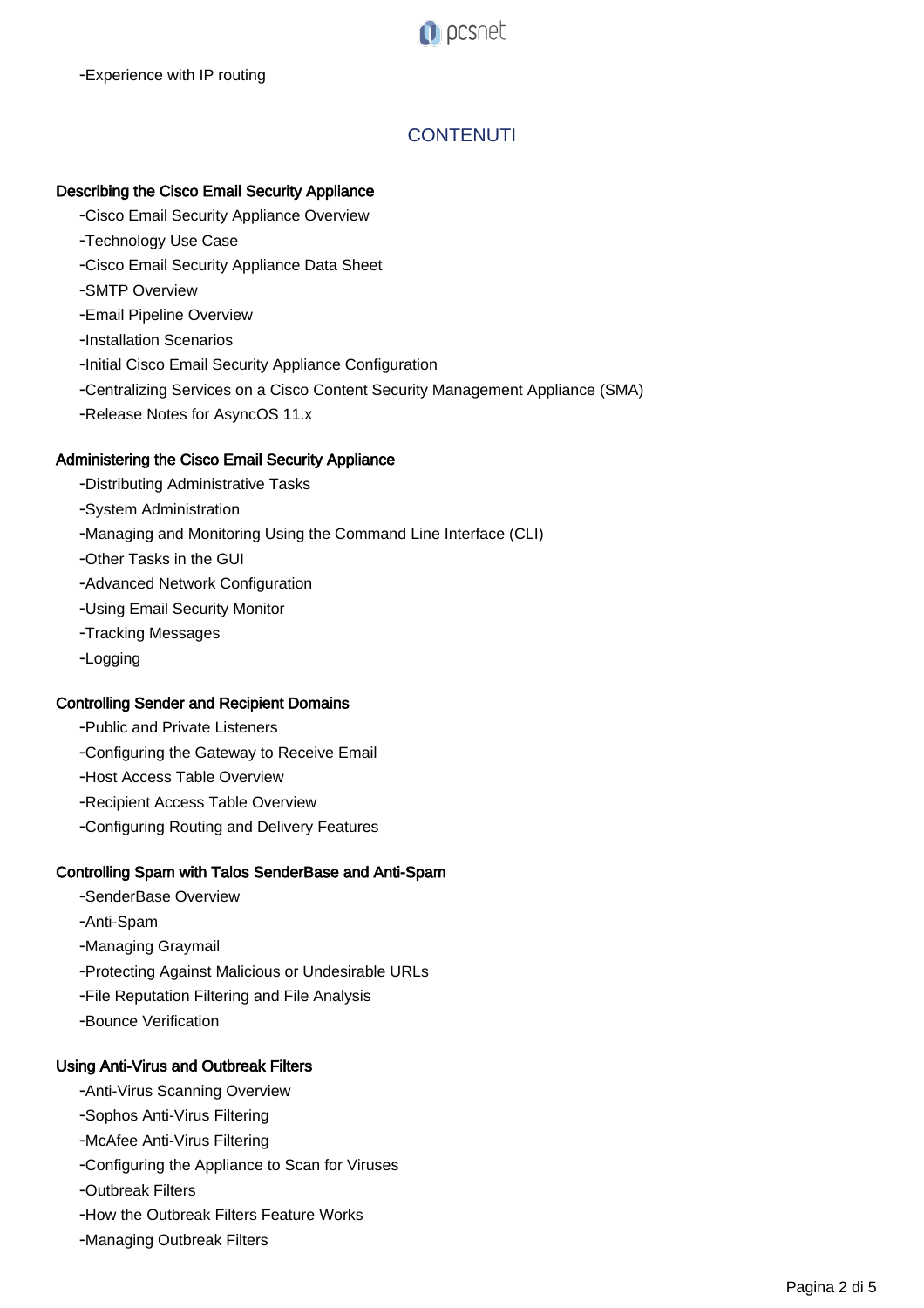

## Using Mail Policies

- Email Security Manager Overview
- Mail Policies Overview
- Handling Incoming and Outgoing Messages Differently
- Matching Users to a Mail Policy
- Message Splintering
- Configuring Mail Policies

## Using Content Filters

- Content Filters Overview
- Content Filter Conditions
- Content Filter Actions
- Filter Messages Based on Content
- Text Resources Overview
- Using and Testing the Content Dictionaries Filter Rules
- Understanding Text Resources
- Text Resource Management
- Using Text Resources

#### Using Message Filters to Enforce Email Policies

- Message Filters Overview
- Components of a Message Filter
- Message Filter Processing
- Message Filter Rules
- Message Filter Actions
- Attachment Scanning
- Examples of Attachment Scanning Message Filters
- Using the CLI to Manage Message Filters
- Message Filter Examples
- Configuring Scan Behavior

#### Preventing Data Loss

- Overview of the Data Loss Prevention (DLP) Scanning Process
- Setting Up Data Loss Prevention
- Policies for Data Loss Prevention
- Message Actions
- Updating the DLP Engine and Content Matching Classifiers

### Using LDAP

- Overview of LDAP
- Working with LDAP
- Using LDAP Queries
- Authenticating End-Users of the Spam Quarantine
- Configuring External LDAP Authentication for Users
- Testing Servers and Queries
- Using LDAP for Directory Harvest Attack Prevention
- Spam Quarantine Alias Consolidation Queries
- Validating Recipients Using an SMTP Server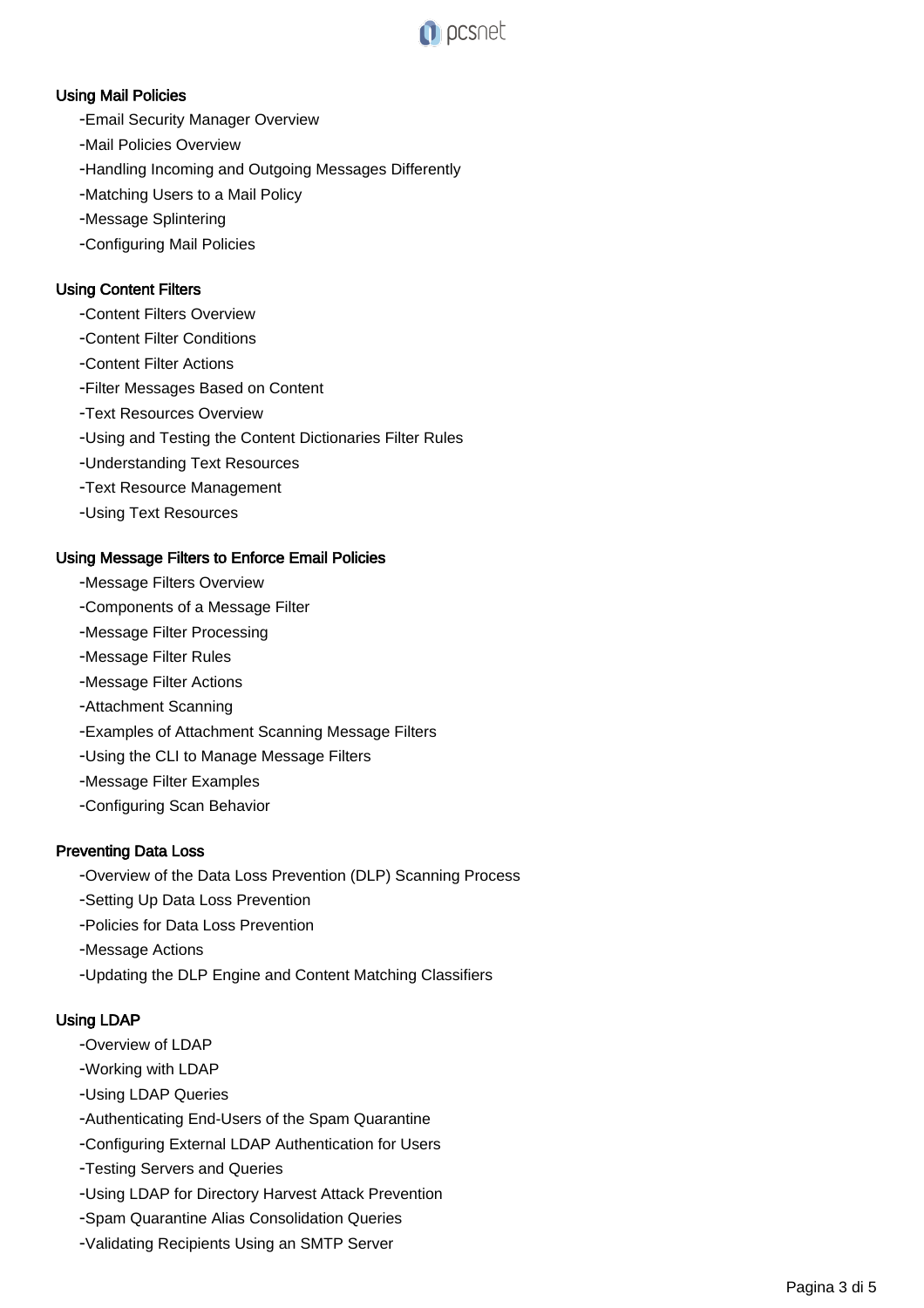

## SMTP Session Authentication

- Configuring AsyncOS for SMTP Authentication
- Authenticating SMTP Sessions Using Client Certificates
- Checking the Validity of a Client Certificate
- Authenticating User Using LDAP Directory
- Authenticating SMTP Connection Over Transport Layer Security (TLS) Using a Client Certificate
- Establishing a TLS Connection from the Appliance
- Updating a List of Revoked Certificates

## Email Authentication

- Email Authentication Overview
- Configuring DomainKeys and DomainKeys Identified Mail (DKIM) Signing
- Verifying Incoming Messages Using DKIM
- Overview of Sender Policy Framework (SPF) and SIDF Verification
- Domain-based Message Authentication Reporting and Conformance (DMARC) Verification
- Forged Email Detection

## Email Encryption

- Overview of Cisco Email Encryption
- Encrypting Messages
- Determining Which Messages to Encrypt
- Inserting Encryption Headers into Messages
- Encrypting Communication with Other Message Transfer Agents (MTAs)
- Working with Certificates
- Managing Lists of Certificate Authorities
- Enabling TLS on a Listener's Host Access Table (HAT)
- Enabling TLS and Certificate Verification on Delivery
- Secure/Multipurpose Internet Mail Extensions (S/MIME) Security Services

### Using System Quarantines and Delivery Methods

- Describing Quarantines
- Spam Quarantine
- Setting Up the Centralized Spam Quarantine
- Using Safelists and Blocklists to Control Email Delivery Based on Sender
- Configuring Spam Management Features for End Users
- Managing Messages in the Spam Quarantine
- Policy, Virus, and Outbreak Quarantines
- Managing Policy, Virus, and Outbreak Quarantines
- Working with Messages in Policy, Virus, or Outbreak Quarantines

- Delivery Methods

### Centralized Management Using Clusters

- Overview of Centralized Management Using Clusters
- Cluster Organization
- Creating and Joining a Cluster
- Managing Clusters
- Cluster Communication
- Loading a Configuration in Clustered Appliances